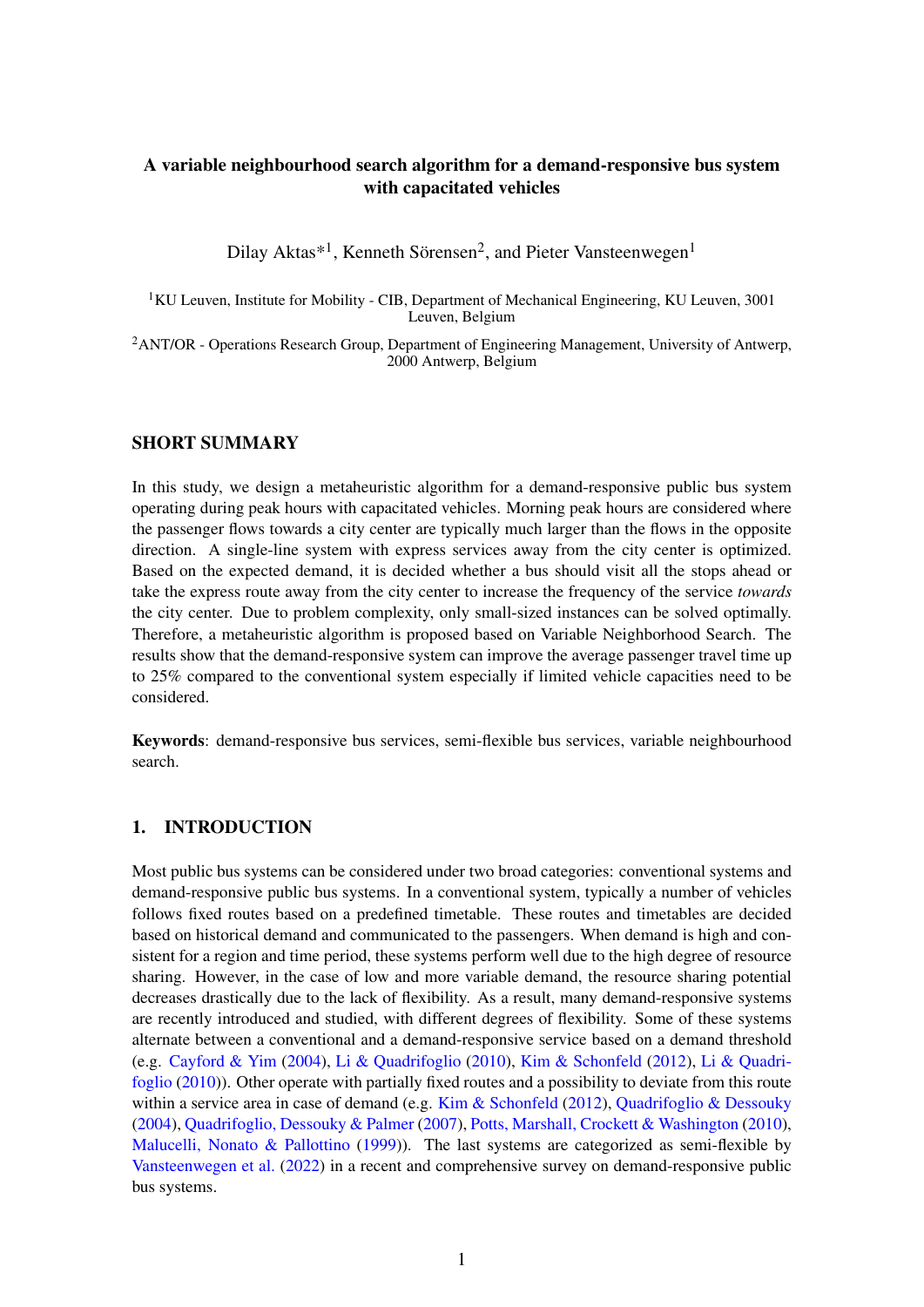In this study, we consider a single line where the demand for transportation in one direction during peak hours is much larger than the demand in the opposite direction and the demand outside peak hours. In a conventional system, this would result in overcrowded buses in one direction and almost empty buses in the other direction. This imbalance in the demand will now be exploited to provide a better service for the larger flows. The proposed system aims to increase the frequency of service towards a city center during morning peak hours compared to a conventional system, by allowing some of the vehicles to perform *express services* away from the city center. For simplicity, only morning peak hours are considered, but the same system could also be applied to evening peak hours. As a result, the average passenger travel time is decreased and more passengers are served especially if limited vehicle capacities need to be considered.

### 2. METHODOLOGY

As opposed to a conventional bus system where a number of vehicles drives back and forth between a terminal and a city center following the same regular routes, in the demand-responsive system (DRS), it is decided beforehand whether a bus heading away from the city center, should take the regular route or the express route to increase the frequency towards the city center. Since the system no longer has a fixed headway or a periodic timetable, the departure time of each bus, from the terminal and the city center, should also be optimized. Figure [1](#page-1-0) gives an example of a line, its regular route according to the conventional system and its express route. The express route is determined beforehand based on the location of the stops and the road network.

<span id="page-1-0"></span>

Figure 1: General Representation

When optimizing this system, a fixed fleet of identical and capacitated vehicles are used, each of which perform a number of services during peak hours. The demand-responsive system takes over from the conventional system at the beginning of peak hours and immediately after peak hours, the system returns back to the conventional system using other vehicles. Therefore, when peak hours start, the buses that are on the road continue their regular service at least until they reach the city center or the terminal for the first time. Then, a bus is allowed to wait before departing but an *express service* can only be performed by following the *express route* heading away from the city center. All passenger demand must be served. Based on the expected demand (distributed uniformly) from and to each stop, the objective is to minimize the total (expected) travel time of passengers traveling during peak hours measured by the sum of their in-vehicle time and waiting time.

Unlike the conventional system, the headway between any two consecutive services is no longer constant as a result of the service type and dwell time decisions. This means that the number of passengers arriving at a stop between two consecutive services is also no longer constant and each has the expected waiting time of half of that headway [\(Osuna & Newell](#page-6-8) [1972\)](#page-6-8), if they can all board. Thus, the total waiting time becomes a quadratic function of the headways. It is also assumed that passengers get on the buses in a first-come, first-served basis as long as there is room in the bus. Therefore, when the bus capacity is insufficient to take all the passengers waiting at a stop, the expected waiting time of the passengers that could not board increases by the additional time they need to wait for the next service. Overall, except for the passengers using an express service to arrive their destinations, the total in-vehicle time is the same as the conventional system.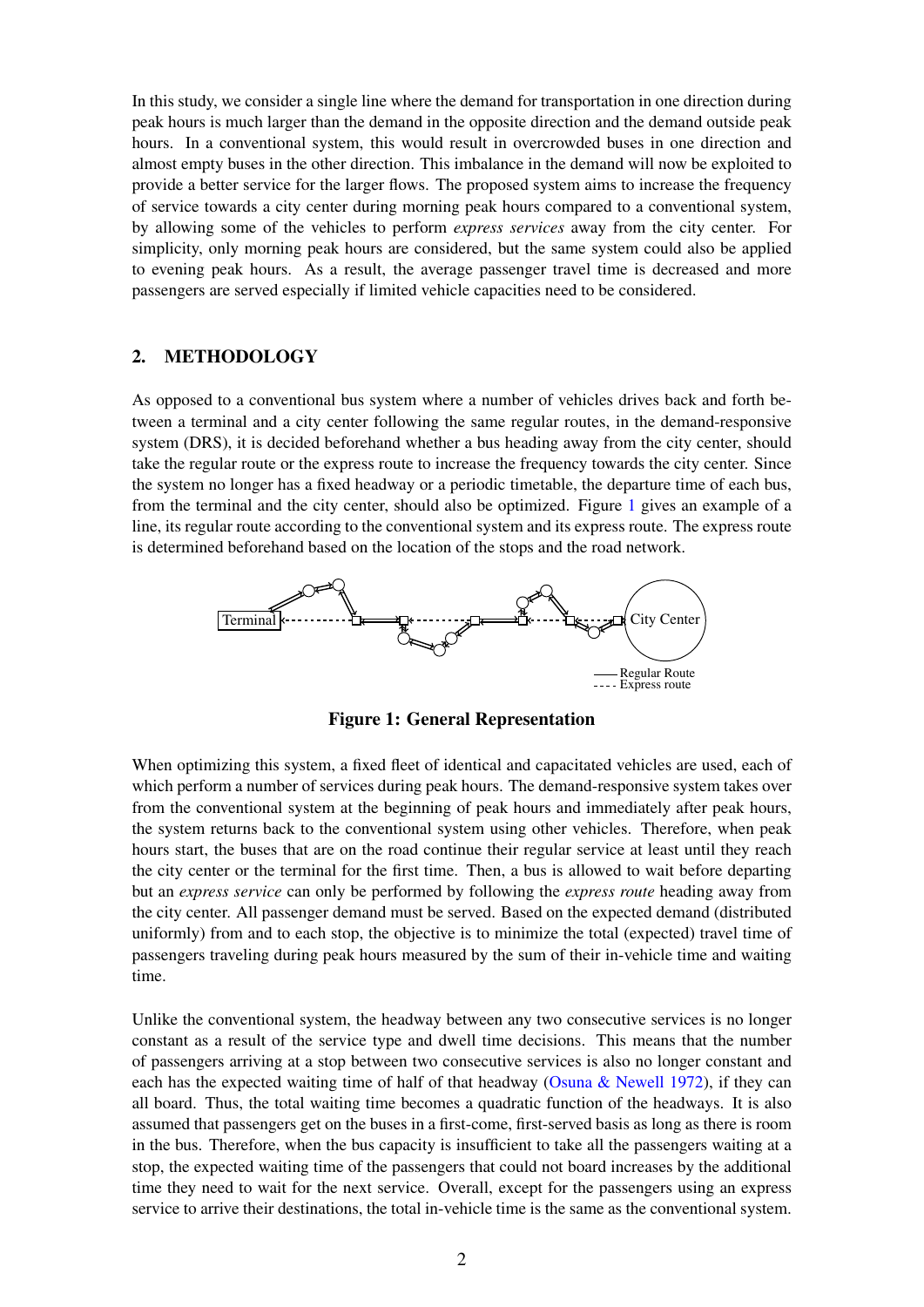In calculating the total travel time, lastly the passengers already waiting at different stops when the peak hours start should be considered. This is because the system takes over from the conventional system at the beginning of peak hours and the decisions that are made on the first services performed during peak hours will therefore affect these passengers as well. Thus, the total waiting time and the total in-vehicle time both consider the passengers that have arrived at their origin stops before the peak hours start but served by the first service during peak hours.

Since the total waiting time is a quadratic function of the headways and express buses might pass the regular buses on the way, this problem should be modeled as a mixed integer quadratic program. However, only small-sized instances can be solved optimally. Thus, a variable neighbourhood search algorithm for real-sized instances is designed and the performance of the algorithm is evaluated by comparing its results with the solutions obtained by the mathematical model solved by CPLEX for smaller instances.

#### *Variable Neighbourhood Search Algorithm*

The Variable Neighbourhood Search (VNS) algorithm starts with the initial solution where all service types are set to regular and all waiting times are set to zero. This in fact corresponds to the conventional system. Then, better solutions in terms of the service type of a service and departure time from the city center and the terminal are explored. First switching the service type of a service and then adjusting the departure time of that service from the city center and the terminal, a neighbourhood of the incumbent solution is explored. A neighbour of the incumbent solution in this neighbourhood then corresponds to a service switch of a bus and several departure time changes of the same bus with adjusted waiting times at the city center and the terminal for that service. Note that when there is no more room in the bus, some passengers might be left behind. During morning peak hours, this only happens towards the city center due to much larger flow of demand. Therefore, if a service has insufficient capacity to take all the passengers waiting at a stop, changing the service type from regular to express and decreasing dwell times at the city center and the terminal of the service would improve the total travel time by shifting the service to an earlier time and increasing the frequency of service towards the city center. Then, based on the total travel time, the best neighbouring solution is found. If the best neighbouring solution is at least as good as the incumbent solution, the incumbent solution is updated to enter the next iteration. If none of the neighbouring solutions provide a better objective function value, in this case, a larger neighbourhood of the incumbent solution is explored by adjusting the waiting time of any bus in any of its services at the city center or the terminal. If the incumbent solution remains the same since the beginning of the iteration, diversification is applied to update the incumbent solution before entering the next iteration. The diversification switches the service type of a random number of services, while maintaining the current number of express services in the solution. Lastly, the algorithm runs as long as the computation time allows and it re-starts with a random solution in terms of service type decisions with all the waiting times set to zero after 200 iterations without improving the best found solution. The best found solution so far is checked and updated whenever the incumbent solution is updated. These steps are summarized in Algorithm [1.](#page-3-0)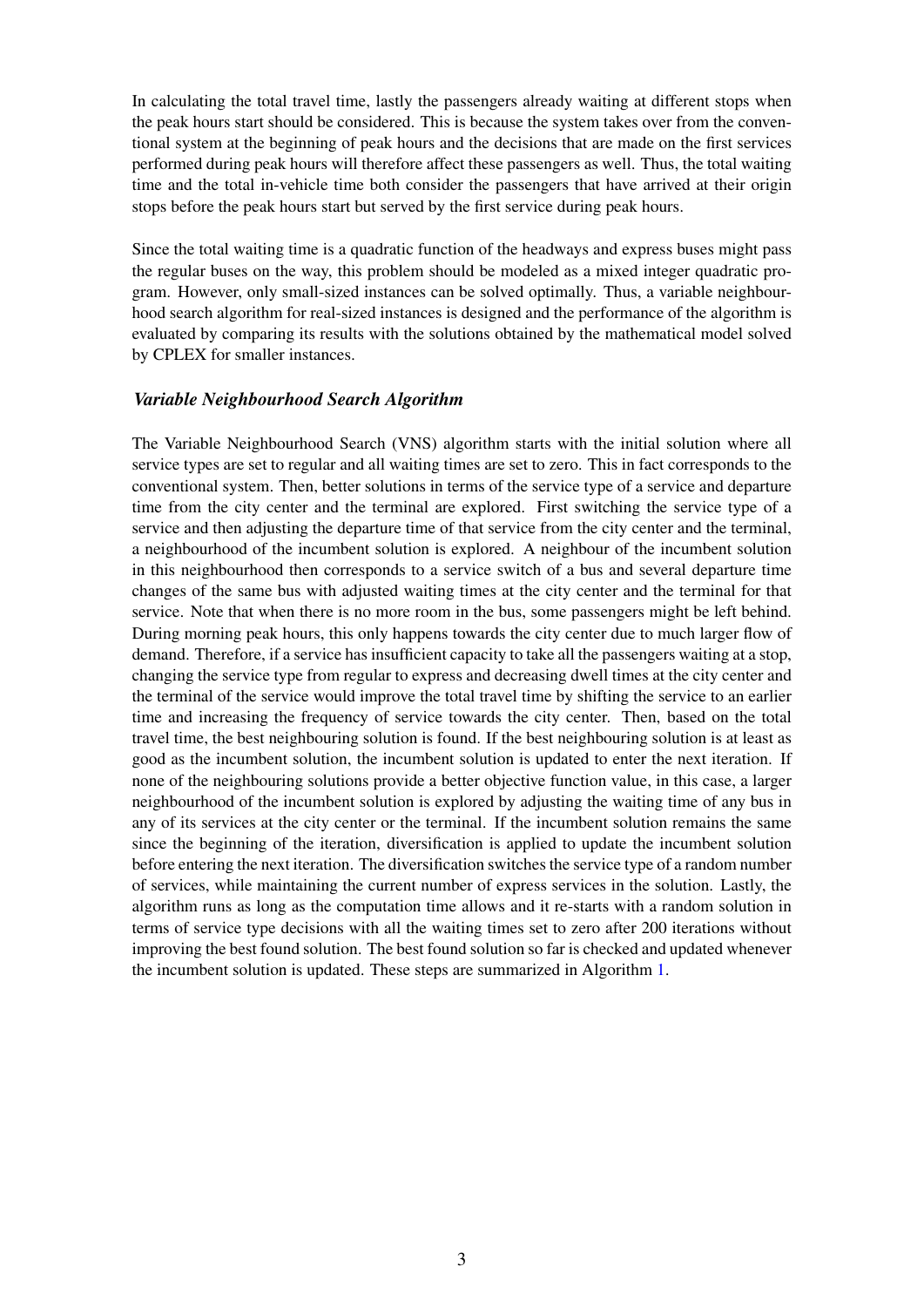#### Algorithm 1: Variable Neighbourhood Search

<span id="page-3-0"></span>

| Generate an initial solution: conventional system                                                                   |
|---------------------------------------------------------------------------------------------------------------------|
| while <i>computation time allows</i> do                                                                             |
| Construct a neighbourhood of the incumbent solution                                                                 |
| <b>for</b> each bus and each service <b>do</b>                                                                      |
| Switch the service type, <i>express</i> $\rightarrow$ <i>regular</i> or <i>regular</i> $\rightarrow$ <i>express</i> |
| Adjust the departure time of that service from the city center and the terminal                                     |
| end                                                                                                                 |
| Find the neighbouring solution that gives the best improvement                                                      |
| <b>if</b> There is improvement <b>then</b>                                                                          |
| Update the incumbent solution                                                                                       |
| else                                                                                                                |
| Adjust the departure time of other services from the city center and the terminal,                                  |
| <b>if</b> There is improvement <b>then</b>                                                                          |
| Update the incumbent solution                                                                                       |
| else                                                                                                                |
| Apply diversification keeping the number of express services constant<br>Update the incumbent solution              |
| end                                                                                                                 |
| end                                                                                                                 |
| if The best solution is not updated for a number of iterations then                                                 |
| Re-start with a new initial solution with randomly chosen express services                                          |
| end                                                                                                                 |
| end                                                                                                                 |

### 3. RESULTS AND DISCUSSION

In order to evaluate the performance of the algorithm, three different lines are considered in the first experiment: S (small), M (medium), L (large) lines with 2, 8, and 14 stops and a city center. More details on instances can be found in Table [1.](#page-3-1)

<span id="page-3-1"></span>

| Instance, | # of Stops |                 |                           | One-way driving time (min) Peak Hours |                | Fleet     |
|-----------|------------|-----------------|---------------------------|---------------------------------------|----------------|-----------|
|           |            | Regular Express | Regular<br><b>Express</b> |                                       | $\pi$ , (mins) | Size, $m$ |
|           |            |                 |                           |                                       | 30             |           |
| M         |            |                 | 20                        |                                       | 40             |           |
|           |            |                 | 30                        |                                       | 60             |           |

Table 1: Instance Characteristics

A demand scenario where the mean demand to travel towards the city center is 20 times the mean demand to travel from the city center during peak hours and the mean demand in both directions outside peak hours is considered. Then, it is scaled such that the maximum number of passengers in a bus according to the conventional system is less than 85 passengers. The ratio of demand used in the experiments is given in Table [2](#page-3-2) below.

#### Table 2: Ratio of Demand

<span id="page-3-2"></span>

|                | Peak Hours                                 |         |                                      | <b>Outside Peak Hours</b> |         |                                              |                   |
|----------------|--------------------------------------------|---------|--------------------------------------|---------------------------|---------|----------------------------------------------|-------------------|
|                | Towards the city center (n)                |         | Towards the terminal                 |                           |         | Towards the city center Towards the terminal |                   |
|                | $i \rightarrow n$ $i \rightarrow s \neq n$ |         | $n \to s$ $i \neq n \to s$           |                           |         | $i \rightarrow n$                            | $n \rightarrow s$ |
|                |                                            | $S_{R}$ | SE                                   | $S_{R}$                   | $S_{F}$ |                                              |                   |
| $\overline{4}$ | 0.10                                       |         | $0.10\quad 0.10\quad 0.05\quad 0.05$ |                           |         | 0.10                                         | 0.10              |

*Stop j: Origin, s: Destination, n: City Center, sR: NOT on the express route, sE: ON the express route.*

For each line, three different types of vehicles with capacities of 85, 70 and 60 are considered. The mathematical models (MM) are solved by the solver CPLEX version 12.7 with GAMS IDE and the variable neighbourhood search algorithm (VNS) is implemented in Matlab 2019b on a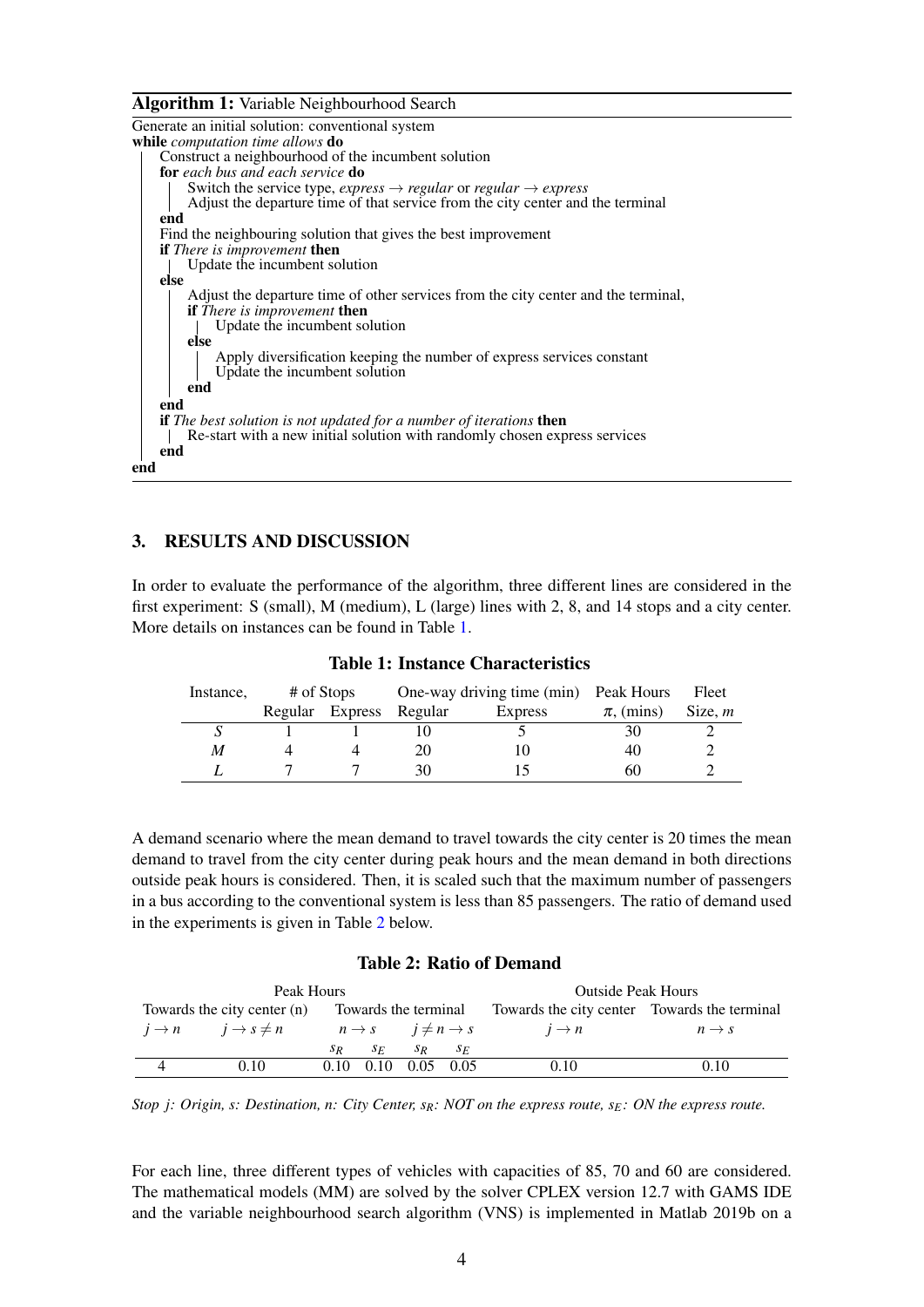computer equipped with a processor AMD Ryzen 7 PRO 2700U w/Radeon Vega Mobile Gfx 2.20 GHz. Then, the conventional system (CS) is simulated for each instance with the given demand scenario and the average travel time (ATT) is compared with the average travel time of the demand-responsive system.

<span id="page-4-0"></span>

|         |                          |                            |                          |        |        |                    | Demand-Responsive System |               |                |         |                |          |
|---------|--------------------------|----------------------------|--------------------------|--------|--------|--------------------|--------------------------|---------------|----------------|---------|----------------|----------|
|         |                          | <b>Conventional System</b> |                          |        |        | Mathematical Model |                          | Metaheuristic |                |         |                |          |
| Line    | C                        | ATT-CS                     | NP-CS                    | ATT-MM | Imp-MM | <b>CPU-MM</b>      | GAP                      | $NP-MM$       | <b>ATT-VNS</b> | Imp-VNS | <b>CPU-VNS</b> | NP-VNS   |
|         | (people)                 | (min)                      | (people)                 | (min)  | $\%$   | (s)                | $\%$                     | (people)      | (min)          | $\%$    | (s)            | (people) |
| S       | 85                       | 12.5                       | 80                       | 11.1   | 11%    | 334                | $0\%$                    | 64            | 11.1           | 11%     | 10             | 64       |
| S       | 70                       | 13.7                       | 70                       | 11.1   | 18%    | 178                | $0\%$                    | 64            | 11.1           | 18%     | 10             | 64       |
| S       | 60                       | 14.8                       | 60                       | 11.2   | 24%    | 818                | $0\%$                    | 60            | 11.2           | 24%     | 10             | 60       |
| Average | $\overline{\phantom{0}}$ | 13.7                       | $\overline{\phantom{a}}$ | 11.2   | 18%    | 443                | $0\%$                    |               | 11.2           | 18%     | 10             |          |
| М       | 85                       | 21.5                       | 80                       | 20.1   | 6%     | 3600               | 20%                      | 65            | 19.8           | 8%      | 10             | 76       |
| M       | 70                       | 22.6                       | 70                       | 20.1   | 11%    | 3600               | 18%                      | 65            | 19.9           | 12%     | 10             | 68       |
| M       | 60                       | 23.8                       | 60                       | 20.1   | 15%    | 3600               | 13%                      | 60            | 20.1           | 15%     | 10             | 60       |
| Average | $\overline{\phantom{0}}$ | 22.6                       | $\overline{\phantom{a}}$ | 20.1   | 11%    | 3600               | 17%                      |               | 19.9           | 12%     | 10             |          |
|         | 85                       | 31.2                       | 84                       | 29.5   | 5%     | 10800              | 35%                      | 68            | 29.3           | 6%      | 10             | 84       |
|         | 70                       | 33.5                       | 70                       | 29.5   | 12%    | 10800              | 30%                      | 68            | 29.3           | 12%     | 10             | 68       |
|         | 60                       | 35.1                       | 60                       | 32.8   | 7%     | 10800              | 34%                      | 60            | 29.6           | 16%     | 10             | 59       |
| Average | $\overline{\phantom{0}}$ | 33.3                       | -                        | 30.6   | 8%     | 10800              | 33%                      |               | 29.4           | 11%     | 10             |          |

Table 3: Overall Results

*C: Capacity, NP-CS(MM, VNS): Maximum number of passengers on a bus in CS(according to MM, according to VNS), Imp-MM(VNS): Improvement of ATT over CS obtained by MM(VNS), GAP: Optimality gap by MM*

According to the results given in Table [3,](#page-4-0) VNS algorithm finds the optimal solutions to the instances of the small line within ten seconds. For the instances with medium and large lines, the VNS solutions are always at least as good as the best solutions found by the mathematical model within the given computation time for the instances of medium and large lines. Moreover, for those instances where the bus capacity is set to 85 people, the results of the conventional system correspond to a capacity that is large enough to accommodate all passengers arriving at a stop. For the other cases where the capacity is smaller, the average travel time per passenger increases since the bus capacity is insufficient for the conventional system and passengers accumulate at their origin stops. Overall, compared to the conventional system, the demand-responsive system improves the average passenger travel time by about 12% and 14% by the mathematical model and the VNS algorithm, respectively. It should also be noted that for larger instances, the computation time for the mathematical model increases drastically. Actually, that is the reason why the instances used above are limited in size, in order to be able to still obtain good solutions from the mathematical model and to evaluate the performance of the VNS algorithm. Yet, the mathematical model cannot find the optimal solutions for instances M and L within the given computation time. The solutions obtained have on average 17% and 33% optimality gap for M and L, respectively.

In order to analyze the performance of the system, the VNS algorithm is applied to a larger instance in the second experiment. This time, however, a more realistic peak hour duration of 120, 150 and 180 minutes are considered. The algorithm now runs for 10 and 100 seconds. The results are given in Table [4.](#page-5-0)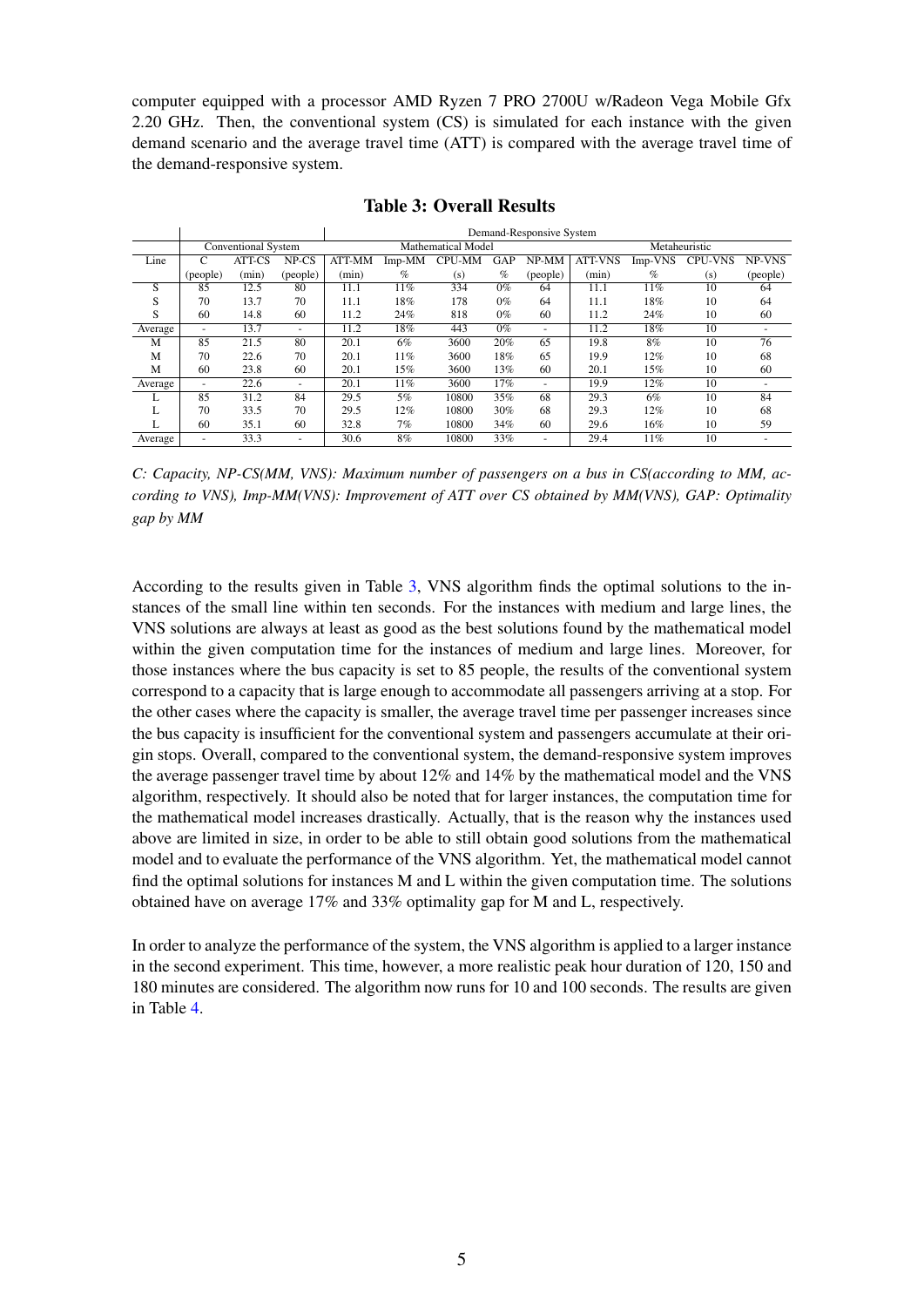<span id="page-5-0"></span>

|               |                          | <b>Conventional System</b> |                          |                | $V$ NS- $10s$        |                          | $V$ NS-100s    |                      |          |
|---------------|--------------------------|----------------------------|--------------------------|----------------|----------------------|--------------------------|----------------|----------------------|----------|
| Line          | C                        | ATT-CS                     | $NP$ - $CS$              | <b>ATT-VNS</b> | $Imp-VN\overline{S}$ | NP-VNS                   | <b>ATT-VNS</b> | $Imp-VN\overline{S}$ | NP-VNS   |
|               | (people)                 | (min)                      | (people)                 | (min)          | $\%$                 | (people)                 | (min)          | $\%$                 | (people) |
| $L_{120}$     | 85                       | 31.2                       | 84                       | 29.0           | 7%                   | 73                       | 29.0           | 7%                   | 73       |
| $L_{120}$     | 70                       | 38.2                       | 70                       | 29.0           | 24%                  | 68                       | 29.0           | 24%                  | 68       |
| $L_{120}$     | 60                       | 43.3                       | 60                       | 30.6           | 29%                  | 60                       | 30.6           | 29%                  | 60       |
| Average       | $\overline{\phantom{a}}$ | 37.6                       |                          | 29.5           | 20%                  | $\overline{\phantom{0}}$ | 29.5           | 20%                  |          |
| $L_{150}$     | 85                       | 31.2                       | 84                       | 29.5           | 6%                   | 84                       | 29.5           | 6%                   | 84       |
| $L_{150}$     | 70                       | 40.7                       | 70                       | 30.6           | 25%                  | 68                       | 29.1           | 28%                  | 65       |
| $L_{150}$     | 60                       | 47.4                       | 60                       | 33.6           | 29%                  | 59                       | 31.4           | 34%                  | 60       |
| Average       | $\overline{\phantom{a}}$ | 39.8                       | $\overline{\phantom{0}}$ | 31.2           | 20%                  | $\overline{\phantom{0}}$ | 30.0           | 23%                  |          |
| $L_{\rm 180}$ | 85                       | 31.2                       | 84                       | 29.6           | $5\%$                | 84                       | 29.3           | 6%                   | 73       |
| $L_{\rm 180}$ | 70                       | 43.0                       | 70                       | 30.2           | 30%                  | 70                       | 29.3           | 32%                  | 68       |
| $L_{180}$     | 60                       | 51.4                       | 60                       | 35.2           | 31%                  | 60                       | 32.2           | 37%                  | 60       |
| Average       | $\overline{\phantom{a}}$ | 41.9                       | $\qquad \qquad -$        | 31.7           | 22%                  | $\overline{\phantom{0}}$ | 30.3           | 25%                  |          |

## Table 4: Large-sized Line Results

According to the results given in Table [4](#page-5-0) and similar to the results given in Table [3,](#page-4-0) the demandresponsive system improves the average travel time more when vehicle capacity is not sufficient for the conventional system. This is expected since passengers accumulate less at their origin stops as a result of the increased frequency by the demand-responsive system. For the same reason, higher improvement values are observed when longer peak hours are considered. Although the VNS algorithm finds high quality solutions within ten seconds for the instances of  $L_{120}$ , with the longer peak hour duration in  $L_{150}$  and  $L_{180}$ , the problem complexity increases. In order to benefit more from the demand-responsive system, longer computation time is required. Overall, the demandresponsive system improves the average travel time by 20%, 23%, and 25% on average for the large-sized instance and peak hour duration of 120, 150, and 180 minutes according to the best solutions found by the VNS within 100 seconds.

# 4. CONCLUSIONS

In this study, we develop a Variable Neighbourhood Search algorithm in order to optimize the operations of a new demand-responsive system which can be operated during peak hours with capacitated vehicles. Morning peak hours are considered where the passenger flows towards a city center are much larger than the flows in the opposite direction. Based on the expected demand and for a single line, it is decided which services can skip a number of predefined stops moving away from the city center. This way, average passenger travel time improves as the frequency of service towards the city center is increased and and less passengers are rejected due to the vehicle capacities.

The experimental results show that the metaheuristic algorithm finds solutions that are at least as good as the best solutions obtained by the mathematical model, and with a much shorter computation time. However, for the large-sized instances where the line includes more stops and also the duration of peak hours is longer, the problem complexity increases drastically. Therefore, the algorithm requires more computational effort and finds better solutions with increased computation time. Overall, the demand-responsive system potentially improves the average passenger travel time up to 25% for large instances. Lastly, higher improvement values in average travel time are observed when the vehicle capacity is more restricting and the peak hour duration is longer. This is the result of the increased frequency of service towards the city center, of the demand-responsive system.